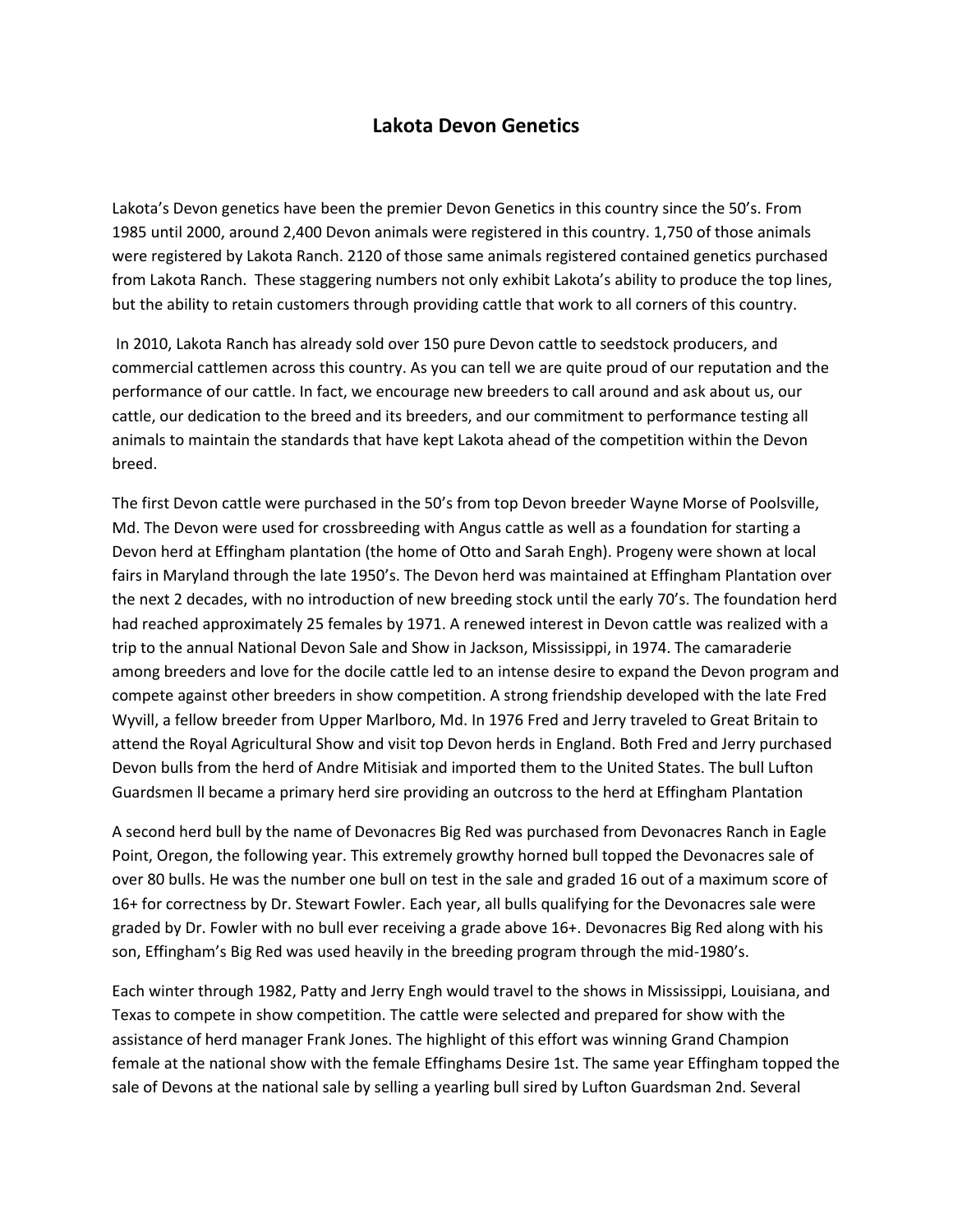purchases of breeding stock were made through the mid-80 to strengthen the Devon herd at Effingham. Major purchases included the Alona herd from Glendale, Washington in 1980 and the Wymont herd from Alexandria, Louisiana the following year. The bull Wymont Glorious Warrant had a major influence in this family of Devons. This bull was exceptional in his masculinity and muscle pattern. In 1982, Devonacres Ranch sold their entire herd, the largest dispersion sale of Devons in the United States with almost 500 individuals transferred. A number of females were purchased for the Effingham herd including females from the Frank's and Favorite lines of California. In addition, Effingham purchased the rights to semen from Devonacres on their grand champion bull, GRO 615 Big George. The bull was used to add scale to some of the older style Devons in the Effingham breeding program. Considerable semen was sold from GRO 615 Big George in both the U.S. and Brazil. In 1984, Effingham co-hosted the 2nd World Devon Congress with a farm visit by Devon cattle breeders from Australia, Brazil, England, and New Zealand. At the time of the congress Effingham had on display an embryo calf by the name - BCG1 Desires Big George. The bull had been produced by embryo transplant at Berry College, a son of Effingham's Desire 1 and Big George, both Grand Champions at the National Devon Show. Although semen was not sold oversees on this bull, a son of Wymont Glorious Warrant by the name of Effingham's Power Park was sold and exported to Brazil. This son of Wymont Glorious Warrant is the only polled Devon bull exported to Brazil, the bull being purchased by renowned Devon breeder, Senor Jose Senna. BCG1 Desires Big George was probably the most influential bull to be used in the Effingham program. BCG 1, as we called the bull, just stayed in good shape despite heavy use each breeding season. He was best described as a large bull with a tremendous front end and a load of middle. Unfortunately the bull was injured and only 2 full calf crops were produced at Effingham. Other bulls that played a major role in the development of the Devon herd at Effingham were Noyl Boy M78 purchased from Bill Coutts herd in Maine and Holbrook 55 purchased out of the Utah bull test station sale in 1988. Holbrook 55 had a gain ratio on test of 115 and a yearling weight just over 1200 pounds. Holbrook 55 sired 2 sons, Lakota 53C and Lakota 123C that became the primary herd sires at Lakota Ranch after the Devon herd was shifted to Lakota Ranch from Effingham in the spring of 1990. Semen from the M78 bull was sold to breeders in Brazil with a daughter of this bull winning reserve grand champion at the Estaio Show for breeder Claudio Rebeiro. In addition, a son of M78, Effingham's Noyl Boy T28 produced some of the top breeding females in the Lakota herd today.

Next, we need to mention two Devon herd bulls used from 1999-2005, Trailblazer of Grovemont and Lakota's H48. Trailblazer of Grovemont purchased in 1999 from the historic herd at Williamsburg, is the only bull of the dairy type to be used at Lakota Ranch. We currently have 15 females and 1 son from this bull in service. The first calf crop from daughters of Trailblazer were exceptional with perfect udder structure and abundant rich milk production resulting in exceptional calf performance. . Lakota H48 is a son of Lakota's 53C of the Noyl Boybloodline. Lakota H48 is out of a Tomotley Red Sunset cow, a cow that remained in the breeding program until the age of 19.